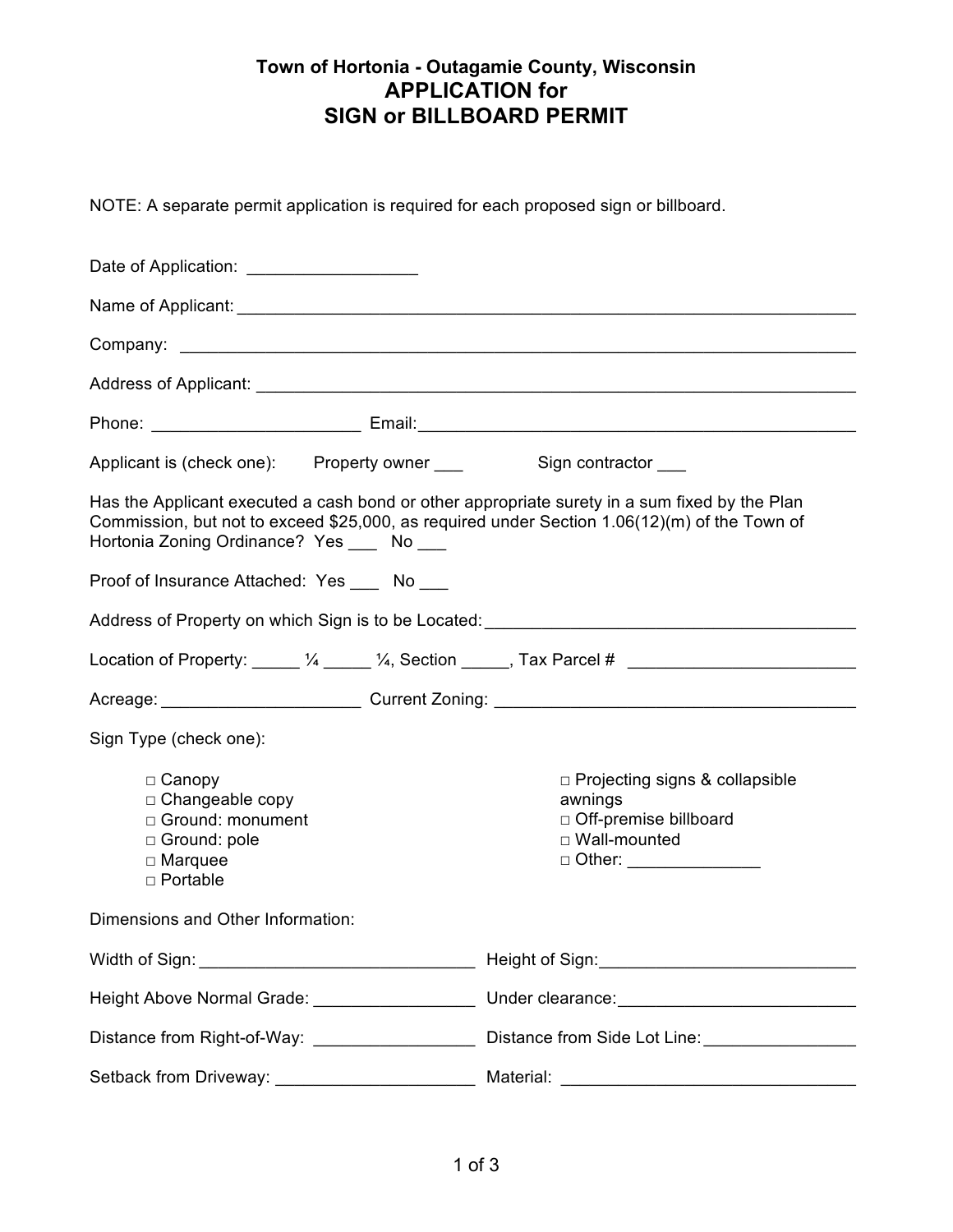## **Town of Hortonia - Outagamie County, Wisconsin APPLICATION for SIGN or BILLBOARD PERMIT**

| Electrical Information of Sign:                                                                    |  |
|----------------------------------------------------------------------------------------------------|--|
| Illumination (check one): Internal ____ External ____ None ____                                    |  |
| Illumination Type (check one): Fluorescent ___ Incandescent ___ Neon ___ Electronic ___            |  |
|                                                                                                    |  |
| If ground sign, will landscaping be incorporated around the pole/monument? Yes ____ No ___         |  |
|                                                                                                    |  |
|                                                                                                    |  |
|                                                                                                    |  |
| Additional comments that Applicant would like considered during review of Application: ___________ |  |
|                                                                                                    |  |
|                                                                                                    |  |
|                                                                                                    |  |
|                                                                                                    |  |

## **Application Checklist**

The Applicant shall submit fifteen (15) copies of the application packet. The Town of Taycheedah shall not accept any application for a conditional use permit until the application packet is submitted in its entirety and the application fee is paid in full.

The application packet shall include all of the following *(please check)*:

|                | One copy of the deed                                                                                                                                                    |  |
|----------------|-------------------------------------------------------------------------------------------------------------------------------------------------------------------------|--|
|                | Name, address, and telephone number of the applicant                                                                                                                    |  |
| $\blacksquare$ | Location of building, structure, or lot to which or upon which the sign is to                                                                                           |  |
|                | be attached or erected                                                                                                                                                  |  |
|                | Name of person, firm, corporation, or association erecting the sign                                                                                                     |  |
| ٠              | Written consent of the owner or lessee of the building, structure, or land to<br>which or upon which the sign is to be affixed                                          |  |
|                | A scale drawing of such sign indicating the dimensions, the materials to be<br>used, the type of illumination, if any, and the method of construction and<br>attachment |  |
| $\blacksquare$ | A scale drawing indicating the location and position of such sign in relation<br>to nearby buildings or structures                                                      |  |
|                | Copies of any other permit required and issued for said sign, including<br>electrical permit                                                                            |  |